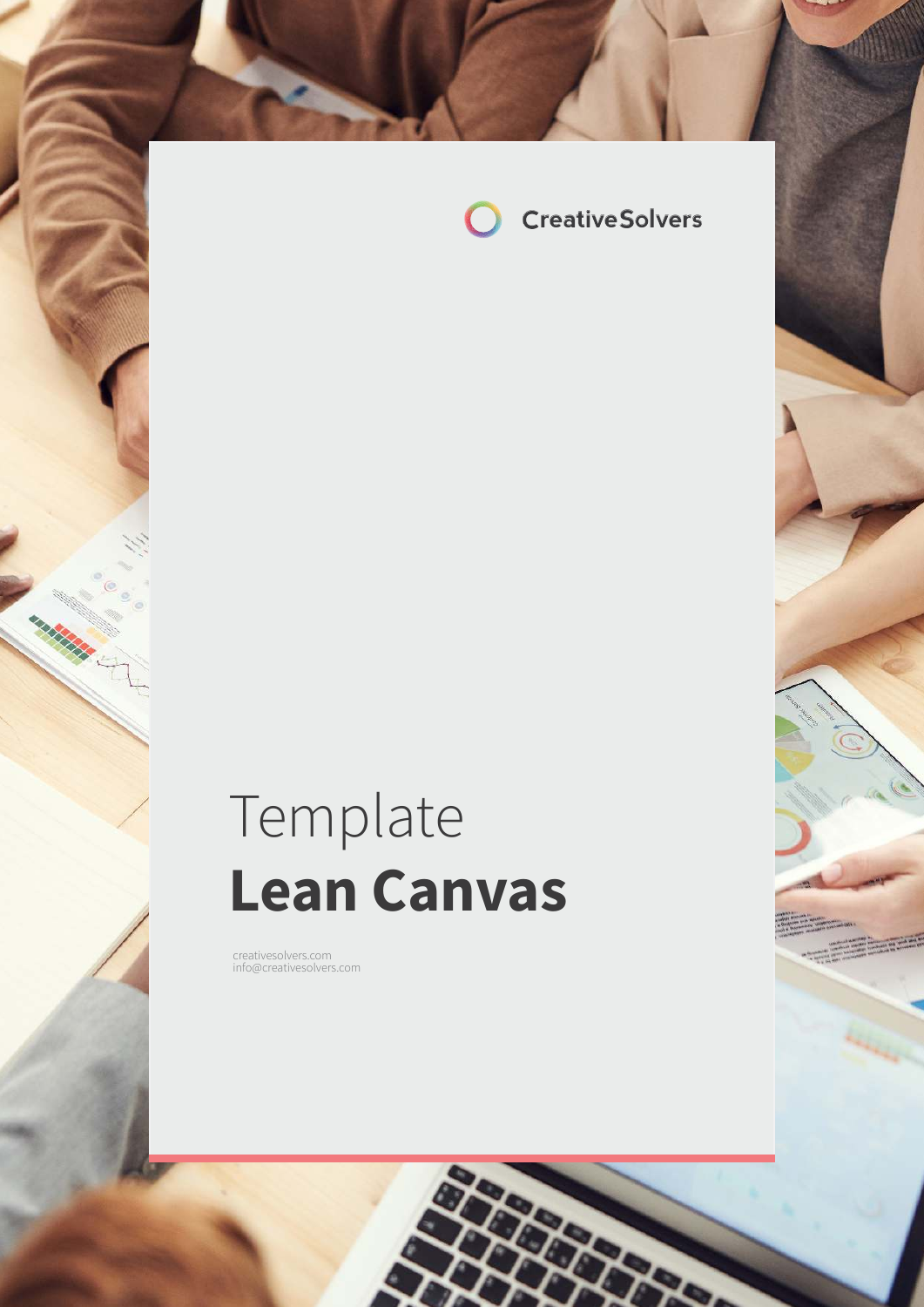## Establish a **clear business model**  and **strategy** as a start-up



#### **LEAN CANVAS INTRODUCTION**

Lean Canvas was developed by Ash Maurya, a modified version of the business model canvas for use in start-ups or internal innovation. Ash Maurya designed Lean Canvas for starting entrepreneurs and emerging companies.

An overview of the most important key points of the company is created according to the Lean Startup method. It is an easy method to implement, with the focus on the overall strategy of the company. It also provides insight into (external) threats and opportunities. Instead of embracing the solutions and ideas, the problem must be embraced in order to achieve a good Lean Canvas.

Lean Canvas is mainly used to visualize ideas and it is an easy way to communicate with others. It also clarifies the essence of the product.

The canvas consists of twelve building blocks. The top row of building blocks consists of; problem, solution, unique value proposition, unfair advantage and customer segments. The middle row of building blocks consists of; existing alternatives, key metrics, high concept pitch, channels and early adopters. The bottom row of building blocks consists of; cost structure and revenue streams. By giving short and clear answers to the building block topics, the problem and idea are developed into a plan. (see "Subjects Building Block" for the corresponding questions).

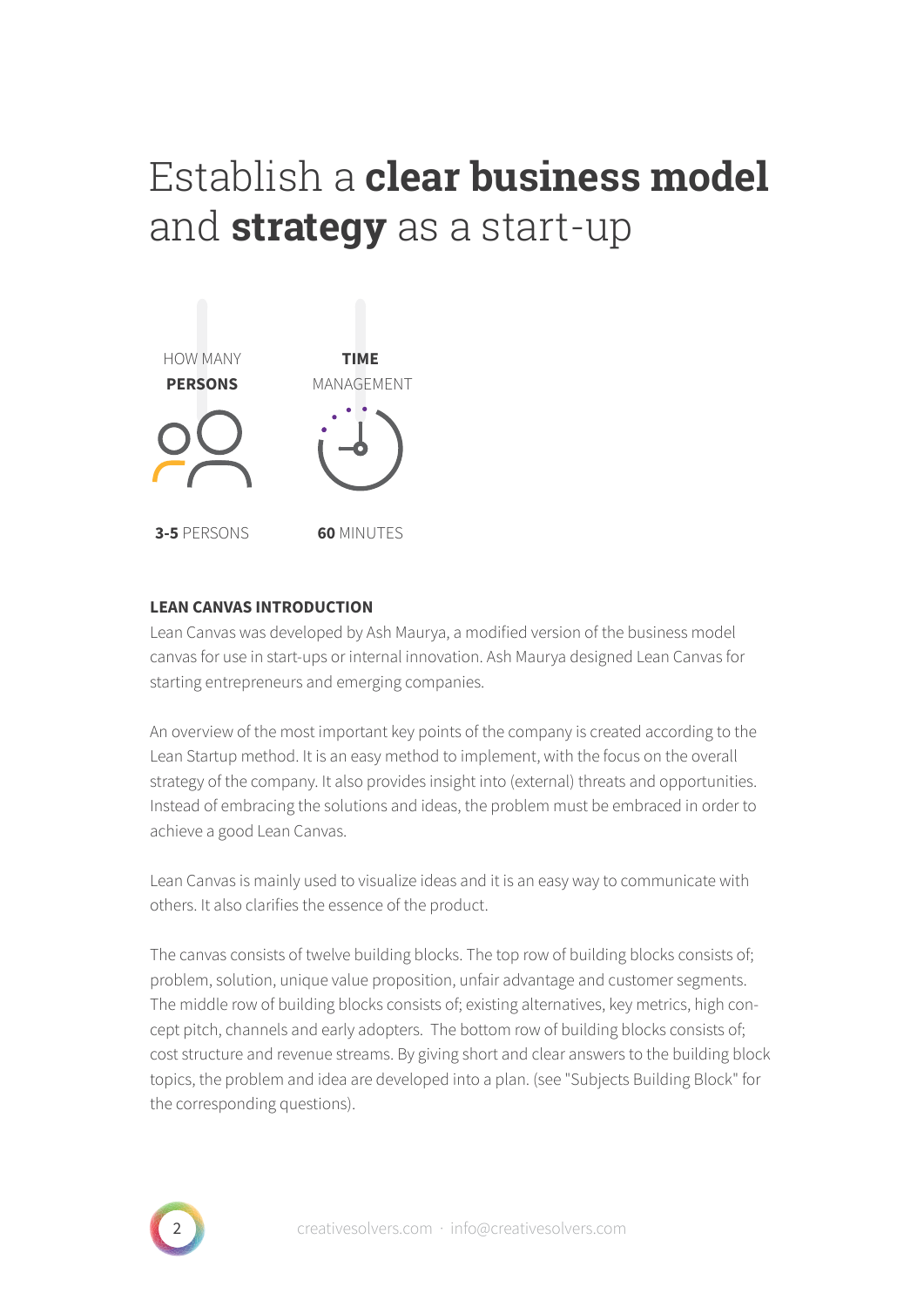## **Executing** the Method

#### Canvas on paper

 $\Box$ 

Draw the model digitally, on a flip-over / large sheet of paper or print it out on at least A3 size paper.

#### ∩ Describe problems

In order to be able to complete the Lean Canvas it is crucial that 1 to 3 problems are described. Write down all three problems. Based on these problems, the canvas can be further filled in.

#### $\Box$ Complete Lean Canvas

Read and answer the questions in the template of this canvas per building block. Answer the questions, briefly and clearly, step by step for each building block (see "topics building blocks" and the associated questions). Then write or draw out all the content of the building blocks. Use post-its or write / draw it directly on the canvas.

#### Check

 $\cap$ 

All building blocks have now been completed. Take a step back and consider all of the information entered in Step 3. Use this information to identify weaknesses and strengths in the company. All other and unnecessary information can be removed. A general strategy can be refined on the basis of the Lean Canvas.

Tick off the steps

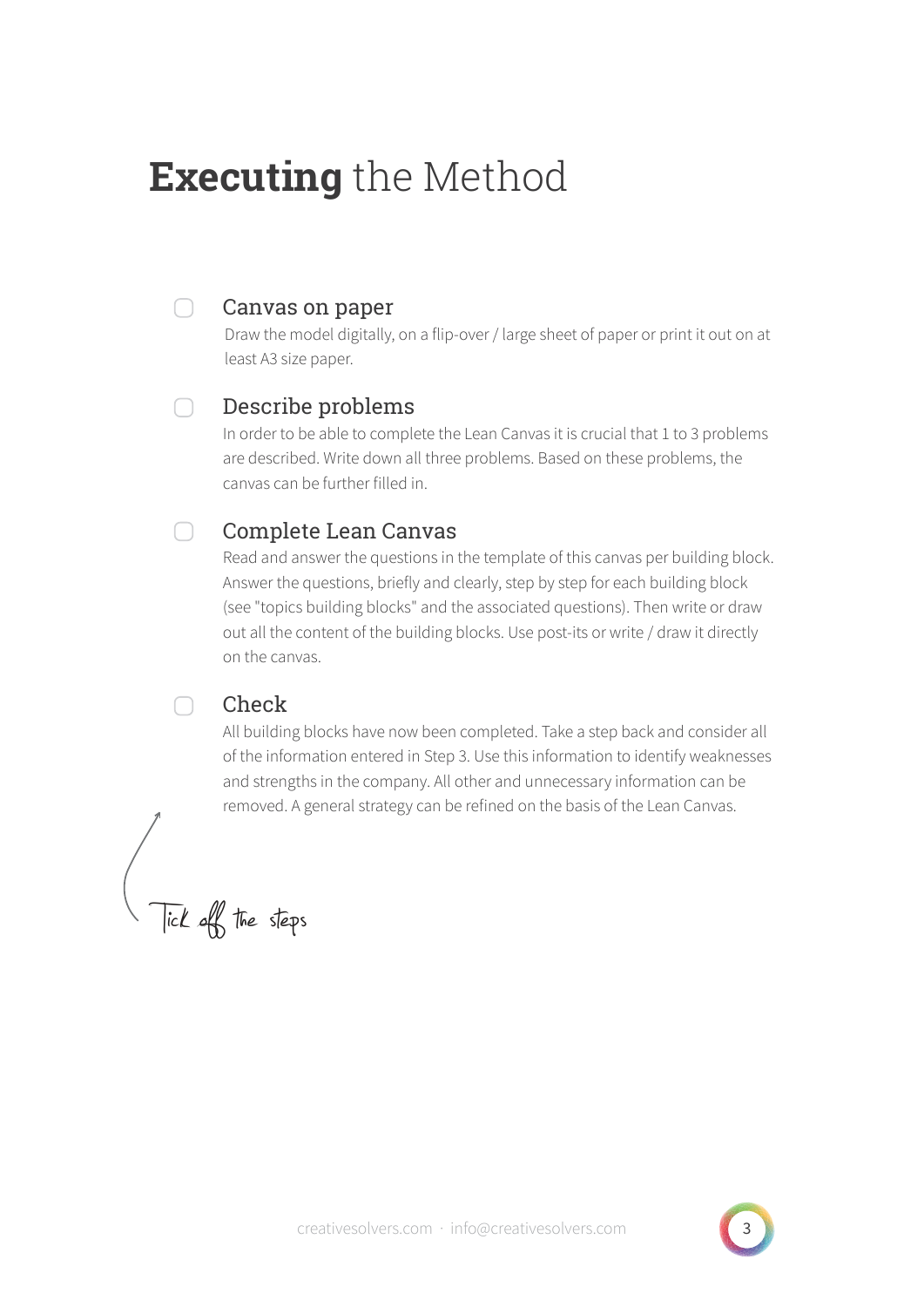# Template